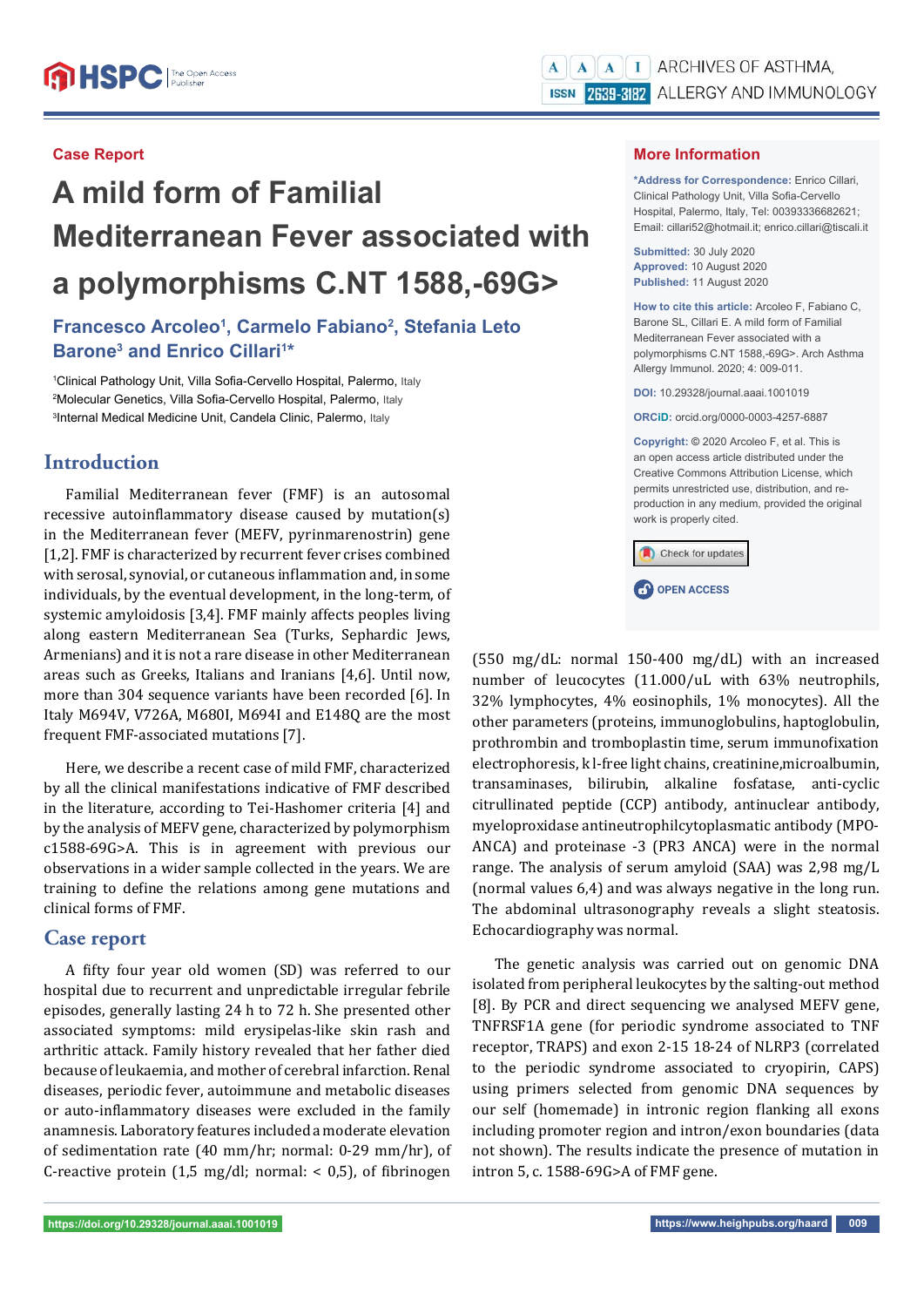

The patient was treated with 2 mg of betamethasone with the resolution of the symptoms in two days time and normalization of the three altered laboratory parameters. Afterwards, she left the hospital with monitoring of clinical signs. Because of appearance of clinical signs of recurrence after two months, we started to treat the patient with colchicine, in the first week with 1mg/day and afterwards with 2mg/day. The patient had a prompt resolution of symptoms, but, unfortunately, she stopped the therapy after three weeks for severe gastrointestinal side effects. The SD patient has now very rare crises that we treat with steroid.

As reported in table 1 we detected c1588-69G>A polymorphism in 98 patients over 167 with clinical sign of FMF. 72 expressed the polymorphism in heterozygosis and 26 in homozygosis. On the other hand, this polymorphism was displayed in 21 over 29 blood donors (17 in heterozygosis and 4 in homozygosis). The relevant difference is the association with other variants. In fact, 58,3 per cent of the patients expressing the polymorphism in heterozygosis displayed an association with MEFV gene mutations (42 out of 72) and 61,5% in the patients with the polymorphism in homozygosis (16 out of 26). However, there were patients that presented only the single polymorphism (30 out of 72 in heterozygosis and 10 out of 26 in homozygosis), as our patient SD reported here in detail.

## **Discussion**

FMF is an autosomal recessive hereditary autoinflammatory disease, characterized by recurrent and selflimiting attack of fever with abdominal, chest or joint pain and erysipelas-like erythema [1-5]. Usually, the periodic attacks show inter and intra-individual variability in term of frequency and severity and they are triggered by apparently innocuous stimuli and may be preceded by a prodromal period [7,9]. The diagnosis is still based on clinical manifestations according to Tei-Hashomer criteria [4]. Molecular genetic tests are considered for the diagnostic confirmation  $[1-4,10]$ . The gene responsible maps on chromosome 16 (16p13) encoding the Pyrine/Marenostrin protein [1-5,10]. Among Italians, FMF seems to be more frequent than it was believed in the past [5,7], even though the incidence of amyloidosis is very low [5,7]. The patient reported in this study appears to be in line with the previous observations [5,7]. The good clinical response to colchicine, even though was interrupted for side effects, further confirm the diagnosis  $[5,7,11]$ . The

| Table 1: Expression of polymorphism c1588-69G>A in our population. |                                |                                                    |    |
|--------------------------------------------------------------------|--------------------------------|----------------------------------------------------|----|
| <b>Patients with clinical signs</b>                                | <b>Type of</b><br>polymorphism | <b>Type of variant Single</b><br><b>Associated</b> |    |
| 98 positive for c.nt1588-69G>A                                     | 72 in heterozygosis            | 30                                                 | 42 |
| 69 negative for c nt1588 -69G>A                                    | 26 in homozygosis              | 10                                                 | 16 |
| <b>Blood healthy donors</b>                                        |                                |                                                    |    |
| 21 positive for c.nt 1588-69G>A                                    | 17 in heterozygosis            |                                                    |    |
| 8 negative for c.nt 1588-69G>A                                     | 4 in homozygosis               |                                                    |    |

detection of polymorphism for intron 5 c1588-69G>A is not rare in our population, in fact, this polymorphism was also detected in healthy subjects (Table 1). In diseased subjects was also relevant the type of variant that affects MEFV gene and FMF phenotype that was not detected in healthy individuals (Table 1). The high incidence of this polymorphism in Italian population indicates that other factors can act as triggering events of FMF. However, our data seems to suggest that this polymorphism is associated with a symptomatic pour severe form. This polymorphism was also frequently detected in Iranian and in Lebanon patients affected by mild FMF [6,12] (http.//fmf.igh.cnrs.fr/in.fevers,2015). This observation confirms that the very ancient settlement of many communities in Mediterranean area has had relationship with other populations of the Middle East through the sharing of common MEFV mutations and associated extended haplotypes [12].

We are doing the follow up of all these patients to evaluate, in the long-term, if this polymorphism is really associated with a mild form of FMF without systemic amyloidosis and, furthermore, if these MEFV gene mutations and polymorphisms are associated with particular haplotypes that are less frequent among controls.

#### **Funding source**

This study was funded by Hospital funds.

### **Ethical proposal**

All procedures performed in studies involving human participants were in accordance with the ethical standards of the institutional and/or national research committee and with the 1964 Helsinki Declaration and its later amendments or comparable ethical standards. This study does not contain any studies with animals performed by any of the authors.

#### **Informed consent**

Informed consent was obtained from all individual participants included in this study.

#### **References**

- 1. Salehzadeh F. Familial Mediterranean Fever in Iran: A Report from FMF Registration Center. Int J Rheumatol. 2015; 2015: 912137. **PubMed:** https://www.ncbi.nlm.nih.gov/pmc/articles/PMC4564791/
- 2. Touitou I. The spectrum of Familial Mediterranean Fever (FMF) mutations. Eur J Hum Genet. 2001; 9: 473-483. **PubMed:** https://pubmed.ncbi.nlm.nih.gov/11464238/
- 3. Koo KY, Park SJ, Wang JY, Il Shin J, Jeong HJ, et al. The first case of familial Mediterranean fever associated with renal amyloidosis in Korea. Yonsei Med. 2012; 53: 454-458. **PubMed:** https://www.ncbi.nlm.nih.gov/pmc/articles/PMC3282977/
- 4. Katsenos S, Mermigkis C, Psathakis K, Tsintiris K, Polychronopoulos V, et al. Unilateral lymphocytic pleuritis as a manifestation of familial Mediterranean fever. Chest. 2008; 133: 999-1001. **PubMed:** https://pubmed.ncbi.nlm.nih.gov/18398120/